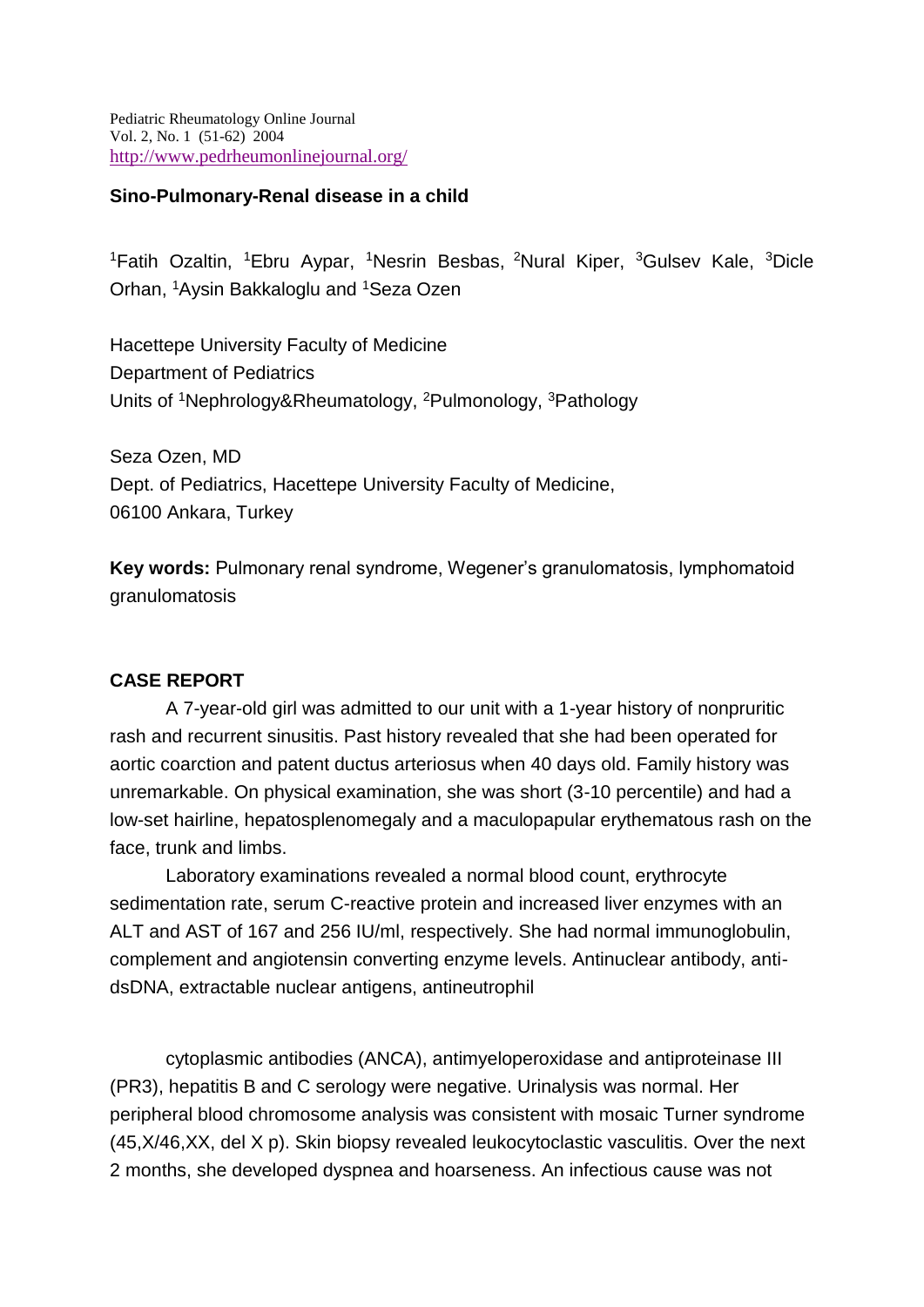found. Upper respiratory tract examination showed features of chronic sinusitis. Chest radiograph revealed subglottic stenosis, bilateral diffuse interstitial infiltrations and atelectasis. Oral prednisolone (0.5 mg/kg/day) and methotrexate was started for a preliminary diagnosis of pulmonary vasculitis. However, she did not respond. Flexible brochoscopy was planned to obtain a biopsy but was not completed due to severe epistaxis.

Subsequently, she developed proteinuria and hematuria. A repeated indirect immunofluorescence test for ANCA was positive with c-ANCA pattern, although PR3 antibodies were negative by ELISA. The family refused renal biopsy.

Although tissue diagnosis was not available, Wegener's granulomatosis (WG) was considered as the probable diagnosis. Cyclophosphamide (1mg/kg/day, p.o.) was added to the oral steroid treatment. The following year was characterized by frequently intervening severe respiratory tract infections despite trimethoprim/sulphamethoxazole prophylaxis. Immunosuppressive treatment was frequently put off because of these infections and she was hospitalized several times due to persistent and recurrent pulmonary inflammation. The chest radiograph suggested pulmonary vasculitis or infection and she was treated with pulse methylprednisolone, intravenous antibiotic and antifungal agents multiple times (Figure 1).

Renal biopsy was performed one year later and revealed focal cresentric, diffuse segmental and necrotizing ''pauci-immune'' type glomerulonephritis. Immunofluorescence studies showed no immune complex deposition. Direct laringoscopic examination of the vocal cords showed granulomatous lesions. Biopsy revealed necrotic material, inflammatory cells and gram positive cocci. Wegener's granulomatosis was diagnosed according to American College of Rheumatology criteria with recurrent sinusitis and upper respiratory tract findings (epistaxis, subglottic stenosis, granulomatous lesions on vocal cords) and pulmonary involvement with chest radiographs showing fixed infiltrates, hematuria and renal biopsy findings [1].

She was plasmapheresed three times a week and cyclophosphamide was started again when her white blood count (WBC) was above 4000/mm<sup>3</sup>. At followup, she developed subcutaneous nodules on the face, trunk and extremities (Figure 2). One of these nodules was biopsied and a diagnosis was established.

### **DISCUSSION**

Pulmonary vascular inflammation can be seen in a variety of primary lung diseases and in the setting of numerous systemic illnesses. Pulmonary vasculitis may be a central feature of the pathologic process as in WG, Churg-Strauss syndrome,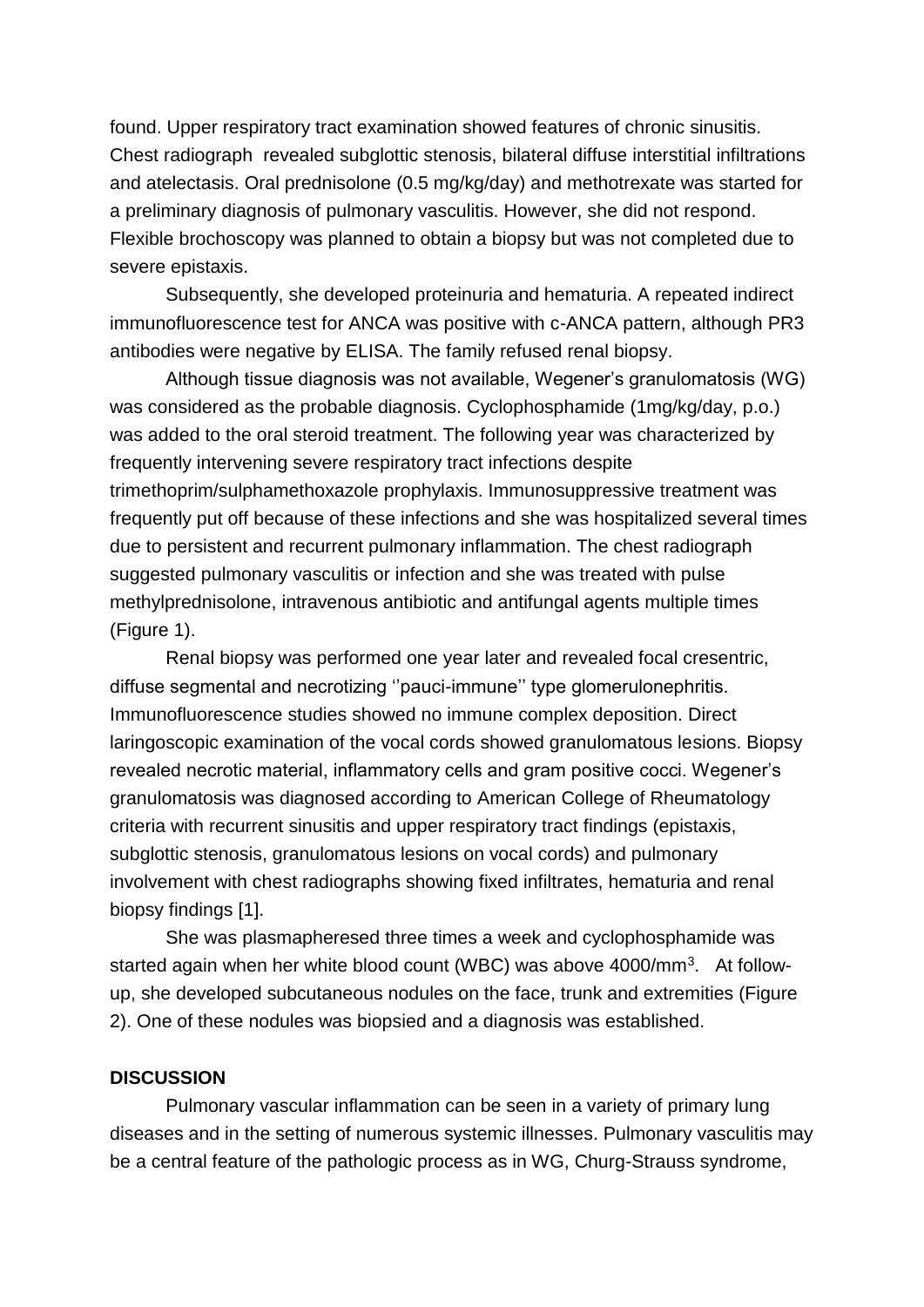microscopic polyangiitis and lymphomatoid granulomatosis. Henoch-Schoenlein purpura, Behçet's disease, giant cell arteritis, Takayasu's disease, leukocytoclastic vasculitis and cryoglobulinemia may also have a pulmonary involvement, but quite rarely [2-4].

The presented patient had recurrent and persistent inflammation in the upper and lower respiratory tracts, renal biopsy verifying necrotizing pauci-immune type glomerulonephritis and positive serology for c-ANCA. The clinical course very similar to WG. The clinical presentation fulfilled the diagnostic criteria for WG. She had upper respiratory tract involvement with severe epistaxis, recurrent sinusitis and subglottic stenosis. Leukocytoclastic vasculitis, segmental and pauci-immune type glomerulonephritis, positive serology for c-ANCA, recurrent and persistent pulmonary inflammation and chest radiographs showing diffuse interstitial infiltrates were all suggestive of WG [1,2,5]. On the other hand, polyarteritis nodosa may present with similar renal features; however, the upper respiratory tract involvement, and the pattern of ANCA was incompatible. Her lung involvement was never in the form of asthma and she had no eosinophilia. Anti-glomerular basement-antibodies were negative. She had no features suggesting HSP, Behçet's and Takayasu's during her long follow-up.

Thus, her clinical diagnosis was a probable WG although we had not shown the granulomatous lesions in her biopsies and failed to show a high PR-3 ANCA titer. However, the final biopsy from the nodules revealed a new diagnosis.

# **FINAL DIAGNOSIS**

Light microscopic examination of the skin biopsy showed a nodular lesion in subcutaneous fat tissue. In this lesion, angiocentric and angiodestructive proliferation of lymphohistiocytic cells principally involving small and medium sized vessels were observed. The infiltrate was composed of various mononuclear elements including lymphocytes, plasma cells and macrophages, with foci of bizzare lymphohistiocytic cells demonstrating much pleomorfism and increased number of mitotic figures. Immunohistochemically, most of lymphoid cells expressed CD3, and some of them expressed CD8. Between these cells, there were CD68 positive histiocytes.

These histopathologic findings were consistent with grade II angiocentric immunoproliferative lesion, that is, lymphoid granulomatosis (LYG). Our patient had a multisystemic process, with clinical evidence of upper respiratory tract, pulmonary, hepatic, cutaneous, renal and probable spleen involvement consistent LYG.

LYG is a rare angiocentric and angiodestructive lymphoproliferative disorder with prominent pulmonary involvement [2,6]. It was initially described by Liebow *et*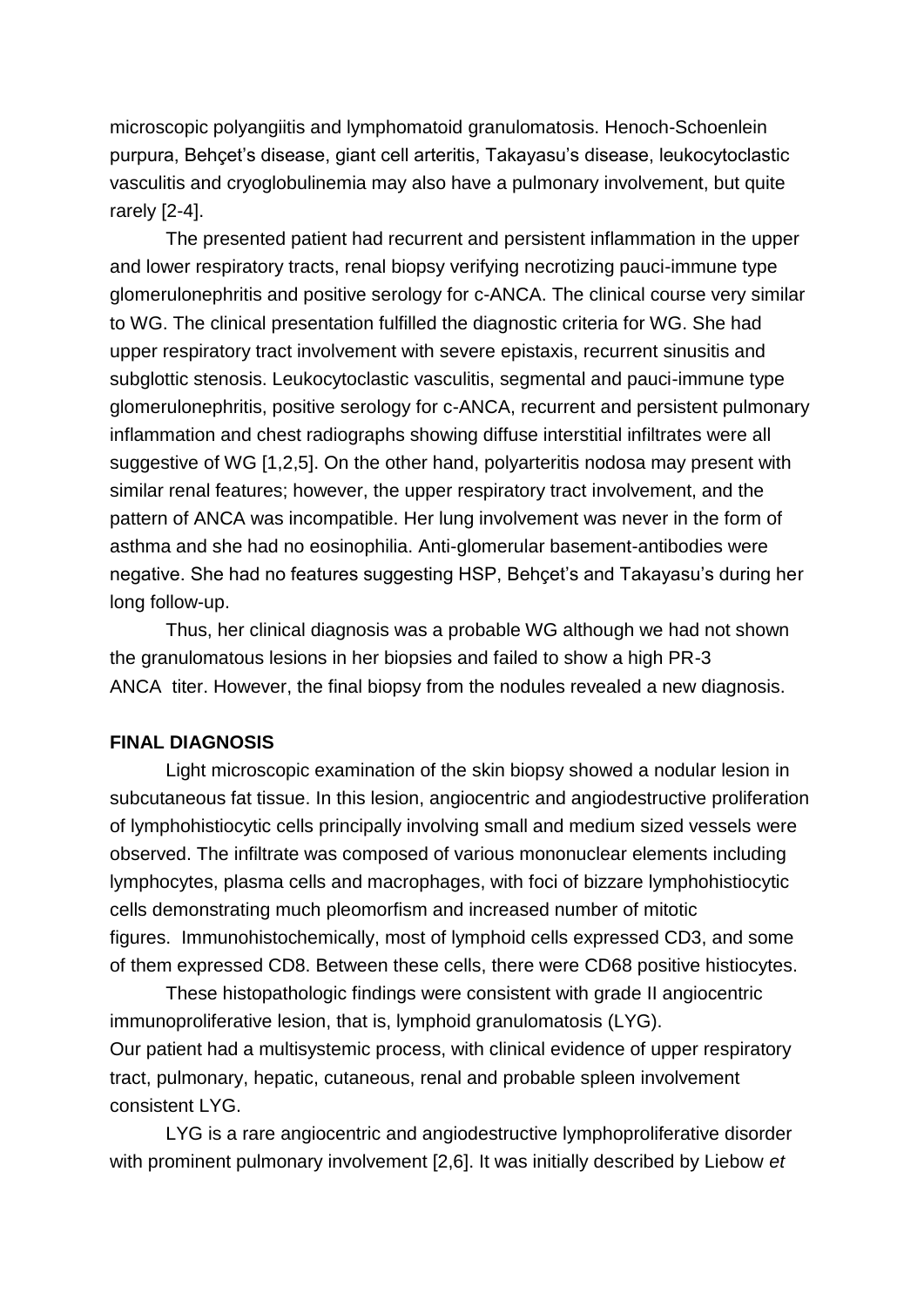*al.* as a necrotizing pulmonary vasculitis that may progress to lymphoma [6]. Skin, central nervous system and kidneys are affected in one-third of the patients. Involvement of the upper airways, eyes, liver, spleen, adrenal glands, pancreas, gastrointestinal tract, heart and lymph nodes have also been documented [2,6-8]. The clinical course may vary from spontaneous regression, resolution with treatment or progression to lymphoma.

LYG is very rare in childhood [6, 8, 9-11, 12-16]. In Liebow's original series with 40 patients, only one patient was a child and in Katzenstein's series with 152 patients, 12 patients were under the age of 20 [6,8]. The clinical signs are extraordinarily diverse, and the radiologic and laboratory findings are nonspecific. Therefore, the diagnosis of LYG is usually missed or delayed. The etiology of LYG is unknown. Recent studies have indicated that it is an Epstein-Barr virus associated B cell lymphoproliferative disorder with a background of reactive T lymphocytes [10, 17- 19]. Immunodeficiency, Epstein-Barr virus, genetic and familial factors have been proposed in the pathogenesis [6-8,13, 15, 18-21]. There are no specific laboratory findings in LYG.

Upper respiratory tract involvement is a cardinal feature of WG, nearly reported in 92% of the patients although rarely observed in LYG [1,2,5,6]. Pulmonary involvement has been described in all patients with WG and LYG [1,2,5,6,8]. Massive destruction of lung parenchyma leading to respiratory insufficiency represented the major cause of death in LYG [6,8,15]. Radiologic findings are not specific to help in differential diagnosis. Multiple bilateral nodular infiltrates are present in 80% of cases in both WG and LYG [2,22]. Cavitation can be observed in 20 to 30% of cases in both diseases. Diffuse interstitial infiltrates are the second most frequent radiologic finding, present in 45% of the patients with LYG [22].

Renal involvement has been described in 80% of the patients with WG and one-third of the patients with LYG [1,2,5,6,8,15]. However clinically evident renal disease like in our case has rarely been reported in LYG [15]. In Liebow's initial series, 45% of the cases showed nodular lesions with atypical lymphoreticular infiltrates with necrosis and vasculitis [6]. A segmental necrotizing pauci-immune type glomerulonephritis is a feature of WG, while glomerular involvement is strikingly absent in LYG [6,8,15]. Hepatomegaly was reported in 12% of Katzenstein's series and carried a worse prognosis [8].

Skin involvement has been reported equally as 46% in both WG and LYG [5,15]. These lesions included palpable purpura, ulcers, vesicles, papules and subcutaneous nodules in WG and erythematous, macular or plaque-like lesions and rarely subcutaneous nodules in LYG. Biopsy is important for early diagnosis when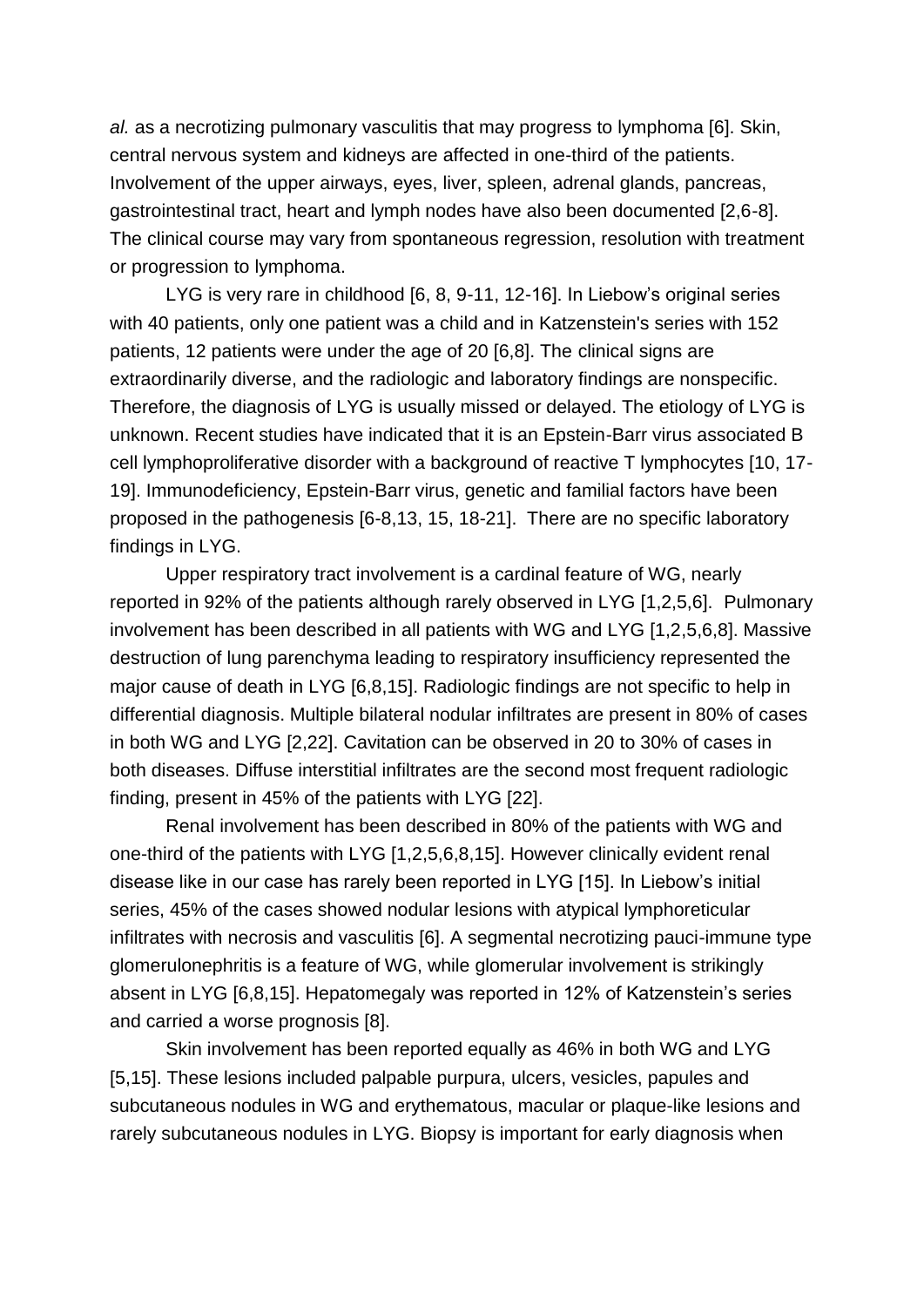cutaneous involvement is present, however our patient developed subcutaneous nodules late in the course.

Liebow *et al.* considered LYG as a distinct and separate disease entity although several features histologically resembled WG [6]. A destructive inflammatory vasculitis is a feature of both LYG and WG, however the composition of the infiltrate differs. An atypical infiltrate with lymphoreticular cells with plasmocytoid features predominating over mature lymphocytes and plasma cells, rare polymorphonuclear leukocytes (PMNL's) or eosinophils and intense proliferative activity are characteristic features of LYG. The infiltrate in WG is composed chiefly of PMNL's, histiocytes and occasional eosinophils with a relative sparse population of lymphocytes and plasma cells [6,8,15,20,23].

An optimal treatment protocol has not been established for LYG yet and is somewhat similar to WG. Immunosuppressive drugs and combined chemotherapy (cyclophosphamide, corticosteroids and vincristine) have been applied [6-9,10,20]. After the diagnosis was established, we have started chemotherapy for the presented patient. Unfortunately, she died during chemotherapy due to pulmonary hemorrhage.

Surgery and radiotherapy have been used as an adjunctive therapy [7,8,16,23]. Fauci *et al.* reported remissions lasting 5 years or more in approximately half of their 15 patients and concluded that early diagnosis and prompt treatment could establish a good prognosis [7]. Koss *et al*. reported no significant difference in outcome of patients treated with corticosteroids, chemotherapy and radiation [23]. Interferon-alpha 2b, which has antiviral, antiproliferative and immunomodulatory effects, has been proposed as a new treatment modality and achieved some favorable results [13,19].

# **CONCLUSION**

Our case strongly emphasizes the clinical similarities of WG and LYG and reveals the diagnostic challenge and delay in patients with LYG. LYG should be considered in the differential diagnosis of pulmonary vasculitis and mutisystemic clinical findings, albeit very rare in the pediatric age group. As there are no specific clinical, laboratory and radiologic findings for LYG, a definite diagnosis may only be possible by histopathologic examination. Though it is often considered as a fatal vasculitis without an evident response to treatment, early recognition and treatment may prevent progression into a lymphoma.

# **REFERENCES**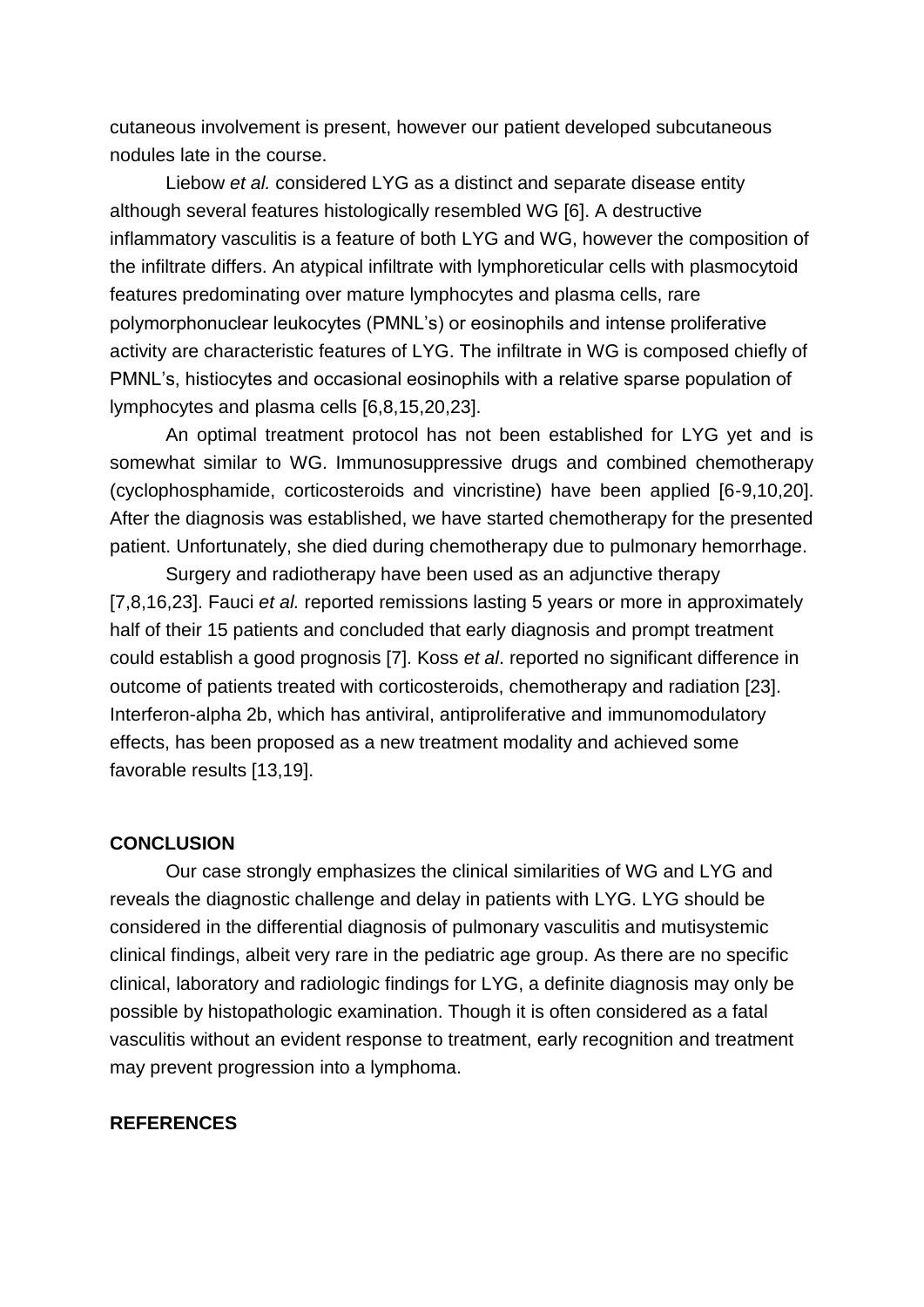- 1.Leavitt RY, Fauci AS, Bloch DA, Michel BA, Hunder GG, Arend WP, et al. The American College of Rheumatology 1990 criteria for the classification of Wegener's granulomatosis. Arthritis Rheum 1990;33;1101-1107.
- 2.Cassidy JT, Petty RE. In:Textbook of Pediatric Rheumatology; Churchill Livingstone, 2<sup>nd</sup> edition, New York, 1990, pp:400-405.
- 3.Sullivan EJ, Hoffman GS. Pulmonary vasculitis. Clin Chest Med 1998;19(4):759- 776.
- 4.Besbas N, Duzova A, Topaloglu R, Gok F, Ozaltin F, Ozen S, Bakkaloglu A. Pulmonary haemorrhage in a 6-year-old boy with Henoch-Schonlein purpura. Clin Rheumatol. 2001;20(4):293-6.
- 5.Hoffmann GS, Kerr GS, Randi YL, Hallahan CW, Lebovics RS, Travis WD, et al. Wegener's Granulomatosis: An analysis of 158 patients. Annals of Internal Medicine 1992;116(6):488-498.
- 6.Liebow AA, Carrington CR, Friedman PJ. Lymphomatoid granulomatosis. Hum Pathol 1972; 3, 457-558.
- 7.Fauci AS, Haynes B, Costa J et al. Lymphomatoid granulomatosis. Prospective clinical and therapeutic experience over 10 years. N Eng J Med 1982;306:68- 74.
- 8.Katzenstein AA, Carrington CB, Liebow AA. Lymphomatoid granulomatosis. A clinicopathological study of 152 cases. Cancer 1979;43:360-373.
- 9.Guven A, Baskın D. Lymphomatoid granulomatosis in a boy with long term follow-up. Pediatr Hematol Oncol 2001;18(6):377-382.
- 10.Hareema A. Lymphomatoid granulomatosis: unusual presentation in a pediatric patient. Pediatr Dev Pathol 2003;6(2):106-107
- 11.Karnak I, Ciftci AO, Talim B, Kale G, Senocak ME. Pulmonary lymphomatoid granulomatosis in a 4 year old boy. J Pediatr Surg 1999;34:1033-1035
- 12.Moertel CL, Carlson-Green B, Watterson J, Simonton SC. Lymphomatoid granulomatosis after childhood acute lymphoblastic leukemia: report of effective therapy. Pediatrics 2001;107:E82.
- 13.Oren H, Irken G, Kargi A, Ozkal S, Ucar C, Gulen H et al. A pediatric case of lymphomatoid granulomatosis with onset after completion of chemotherapy for acute myeloid leukemia. J Pediatr Hematol Oncol 2003;25(2):163-166.
- 14.Paspala AB, Sundaram C, Purohit AK, Immaneni D. Exclusive CNS involvement by lymphomatoid granulomatosis in a 12-year-old boy: a case report. Surg Neurol 1999;51:258-260.
- 15.Patton WF and Lynch JP. Lymphomatoid granulomatosis. Clinicopathologic study of four cases and literature review. Medicine 1982;61(1):1-12.